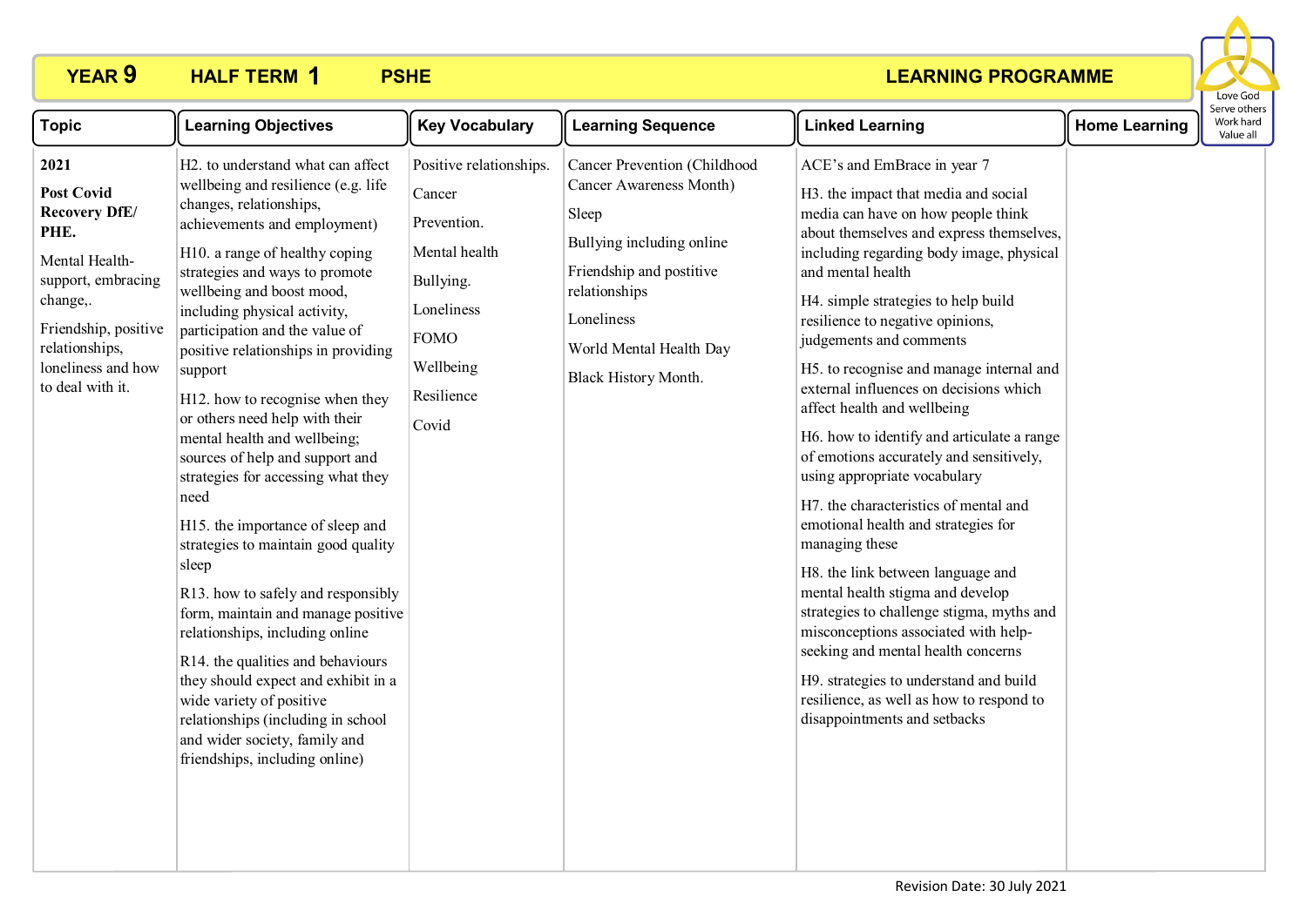

| <b>Topic</b>                                 | <b>Learning Objectives</b>                                          | <b>Key Vocabulary</b>                                                                            | <b>Learning Sequence</b>                                 | <b>Linked Learning</b>                                                                                                                                                                                                                                                                                                                                                      | <b>Home Learning</b> | בו עכ טנווכו ב<br>Work hard<br>Value all |
|----------------------------------------------|---------------------------------------------------------------------|--------------------------------------------------------------------------------------------------|----------------------------------------------------------|-----------------------------------------------------------------------------------------------------------------------------------------------------------------------------------------------------------------------------------------------------------------------------------------------------------------------------------------------------------------------------|----------------------|------------------------------------------|
| <b>Equality and</b><br><b>Discrimination</b> | Celebrate Black History Month<br>And recognise why it is important. | Equality<br>Discrimination<br>Prejudice<br>Windrush<br>Immigration<br>Rights<br>Responsibilities | Why we need Black History Month<br>and what it is about. | R40. about the unacceptability of<br>prejudice-based language and behaviour,<br>offline and online, including sexism,<br>homophobia, biphobia, transphobia,<br>racism, ableism and faith-based prejudice<br>L26. that on any issue there will be a<br>range of viewpoints; to recognise the<br>potential influence of extreme views on<br>people's attitudes and behaviours |                      |                                          |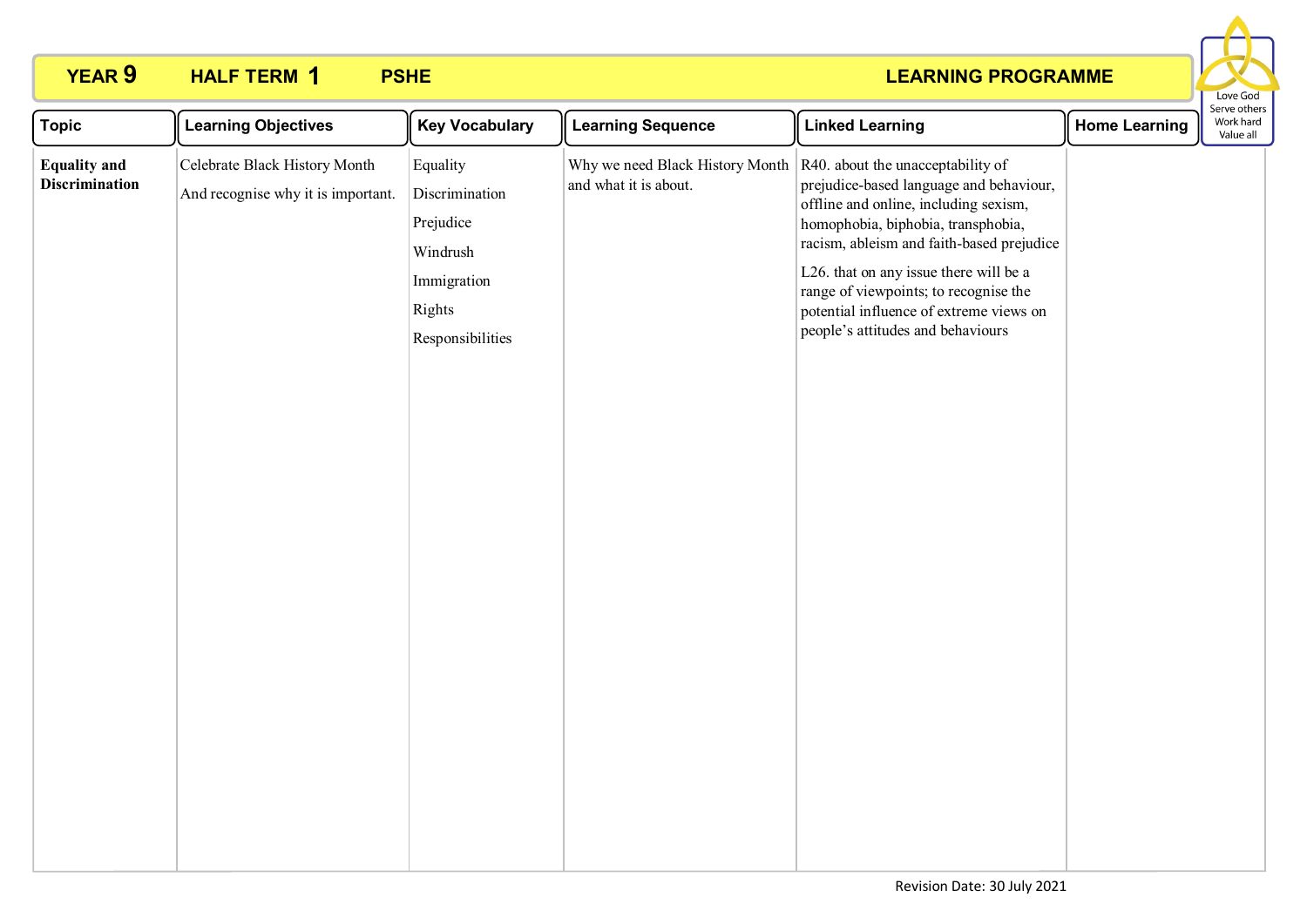

| <b>Topic</b>                   | <b>Learning Objectives</b>                                                                                                                                                                                                                                                                                                                          | <b>Key Vocabulary</b>                                          | <b>Learning Sequence</b> | <b>Linked Learning</b>                                                                                                                                                                                                                                                                                                                                                                                                                                                                                                                                                                                                                                                                                        | <b>Home Learning</b> | Serve others<br>Work hard<br>Value all |
|--------------------------------|-----------------------------------------------------------------------------------------------------------------------------------------------------------------------------------------------------------------------------------------------------------------------------------------------------------------------------------------------------|----------------------------------------------------------------|--------------------------|---------------------------------------------------------------------------------------------------------------------------------------------------------------------------------------------------------------------------------------------------------------------------------------------------------------------------------------------------------------------------------------------------------------------------------------------------------------------------------------------------------------------------------------------------------------------------------------------------------------------------------------------------------------------------------------------------------------|----------------------|----------------------------------------|
| <b>Online Safety</b>           | Over this half term pupils will look<br>at online safety including online<br>grooming and sharing images.<br>They will look at protecting their<br>data and online profile and the<br>pressures of gambling, advertising<br>and financial decisions.<br>This is in line with the statutory<br>PSHE Programme of Study listed<br>in Linked Learning. | Safety<br>Wellbeing<br>Gambling<br>Debt<br>Success<br>Planning |                          | H3. the impact that media and social<br>media can have on how people think<br>about themselves and express themselves,<br>including regarding body image, physical<br>and mental health<br>H4. simple strategies to help build<br>resilience to negative opinions,<br>judgements and comments<br>H5. to recognise and manage internal and<br>external influences on decisions which<br>affect health and wellbeing<br>H30. how to identify risk and manage<br>personal safety in increasingly<br>independent situations, including online<br>L22. the benefits and positive use of<br>social media, including how it can offer<br>opportunities to engage with a wide<br>variety of views on different issues |                      |                                        |
| <b>Protecting your</b><br>data | Understand how quickly data and<br>identity theft can happen.<br>How to protect yourself from this                                                                                                                                                                                                                                                  |                                                                |                          | L20. that features of the internet can<br>amplify risks and opportunities, e.g.<br>speed and scale of information sharing,<br>blurred public and private boundaries and<br>a perception of anonymity<br>L21. to establish personal values and<br>clear boundaries around aspects of life<br>that they want to remain private;<br>strategies to safely manage personal<br>information and images online, including<br>on social media                                                                                                                                                                                                                                                                          |                      |                                        |
| Fraud                          | Understand how to recognise if<br>they are being exploited financially<br>and what to do about it.                                                                                                                                                                                                                                                  |                                                                |                          | L19. to recognise financial exploitation in<br>different contexts e.g. drug and money<br>mules, online scams                                                                                                                                                                                                                                                                                                                                                                                                                                                                                                                                                                                                  |                      |                                        |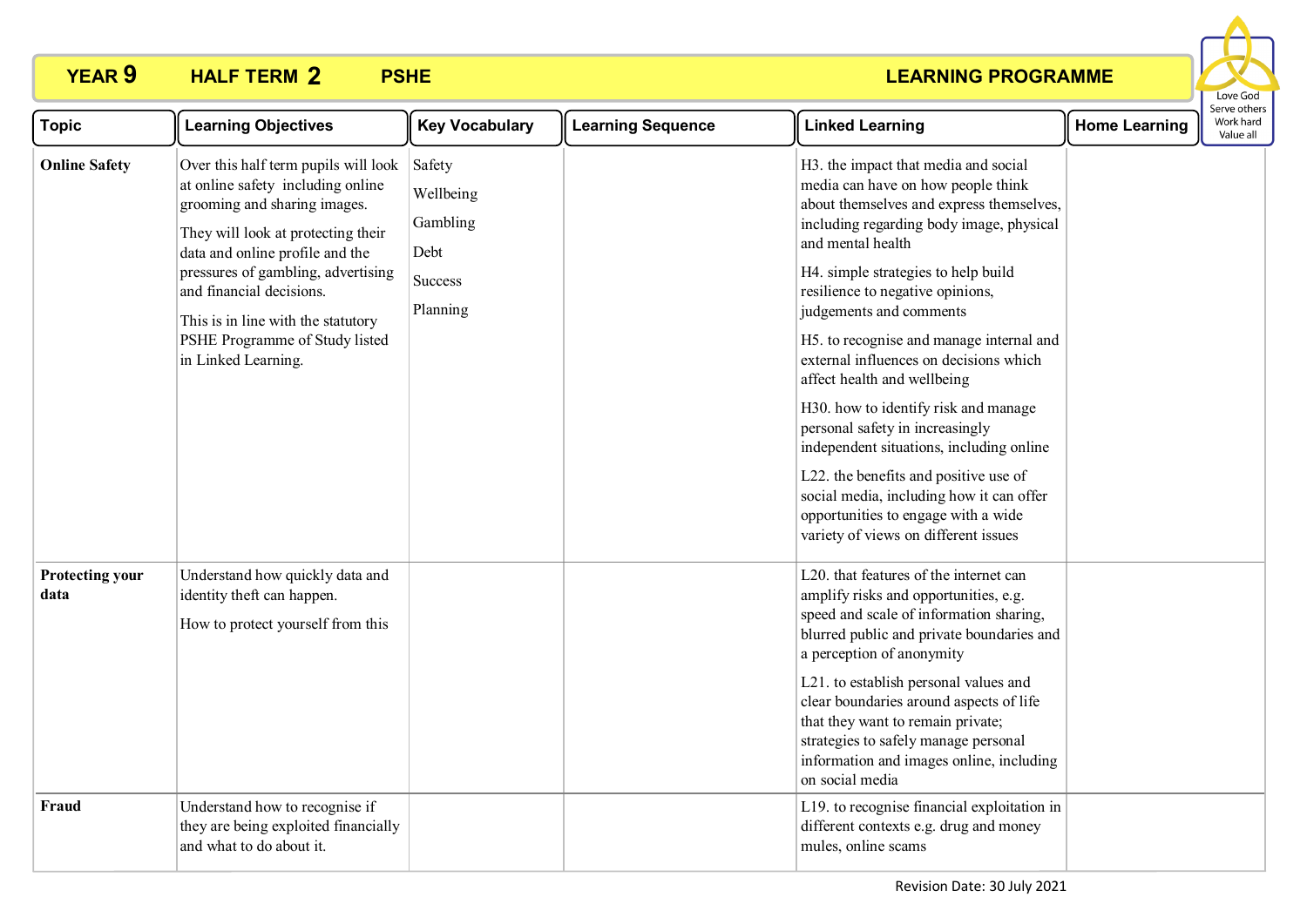

| <b>Topic</b>                          | <b>Learning Objectives</b>                                                                                                                                                                                                                                                                                       | <b>Key Vocabulary</b>                                                 | <b>Learning Sequence</b> | <b>Linked Learning</b>                                                                                                                                                                                                                                                                                                                                                                                                                         | <b>Home Learning</b> | serve others<br>Work hard<br>Value all |  |
|---------------------------------------|------------------------------------------------------------------------------------------------------------------------------------------------------------------------------------------------------------------------------------------------------------------------------------------------------------------|-----------------------------------------------------------------------|--------------------------|------------------------------------------------------------------------------------------------------------------------------------------------------------------------------------------------------------------------------------------------------------------------------------------------------------------------------------------------------------------------------------------------------------------------------------------------|----------------------|----------------------------------------|--|
| Gambling                              | Understand<br>The law and gambling.<br>The risks involved<br>Where to get help                                                                                                                                                                                                                                   | Advice<br>Support                                                     |                          | L15. to assess and manage risk in relation<br>to financial decisions that young people<br>might make                                                                                                                                                                                                                                                                                                                                           |                      |                                        |  |
| <b>Anti-bullying</b><br>Peer pressure | Understand the different roles<br>people play in bullying.<br>Where to get help.<br>How to help<br>This lesson will vary, depending on<br>the national Anti-Bullying<br>Campaign theme.<br>Where to get help.                                                                                                    | Pee pressure<br><b>Bystander</b><br>Onlooker<br>Victim<br>Perpetrator |                          | R38. to recognise bullying, and its<br>impact, in all its forms; the skills and<br>strategies to manage being targeted or<br>witnessing others being bullied<br>R42. to recognise peer influence and to<br>develop strategies for managing it,<br>including online                                                                                                                                                                             |                      |                                        |  |
| Grooming                              | Understand the dangers of being<br>exploited on and offline.<br>Recognise the signs and how<br>difficult it can be to recognise you<br>are being groomed.<br>Know how to report it or help<br>someone else.<br>These lessons will involve<br>watching the video clip of a true<br>case<br>Kayleigh's Love Story. | Grooming<br>Exploitation<br>Trust                                     |                          | R37. the characteristics of abusive<br>behaviours, such as grooming, sexual<br>harassment, sexual and emotional abuse,<br>violence and exploitation; to recognise<br>warning signs, including online; how to<br>report abusive behaviours or access<br>support for themselves or others<br>L27. to respond appropriately when<br>things go wrong online, including<br>confidently accessing support, reporting<br>to authorities and platforms |                      |                                        |  |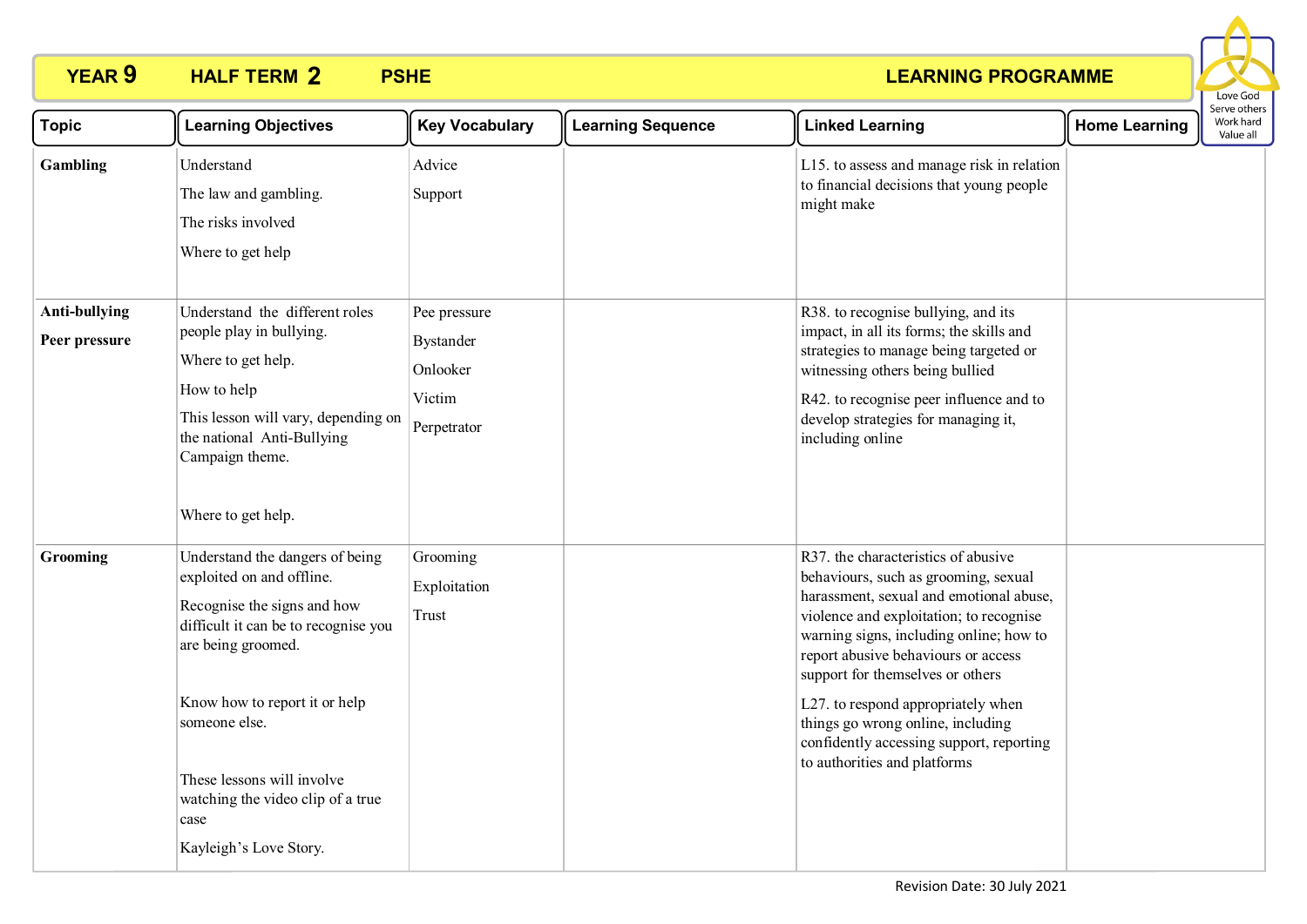

| <b>Learning Objectives</b>                                                                                                                    | <b>Key Vocabulary</b>                                                                      | <b>Learning Sequence</b>                                                                                                                                                                       | <b>Linked Learning</b>                                                                                                                                                                                                                                                                  | <b>Home Learning</b> | Serve others<br>Work hard<br>Value all |
|-----------------------------------------------------------------------------------------------------------------------------------------------|--------------------------------------------------------------------------------------------|------------------------------------------------------------------------------------------------------------------------------------------------------------------------------------------------|-----------------------------------------------------------------------------------------------------------------------------------------------------------------------------------------------------------------------------------------------------------------------------------------|----------------------|----------------------------------------|
| Understand the implications of<br>sharing images involving a minor.<br>Recognise healthy and unhealthy<br>relationships and friendships.      | Explicit<br>Inappropriate                                                                  |                                                                                                                                                                                                | R37. the characteristics of abusive<br>behaviours, such as grooming, sexual<br>harassment, sexual and emotional abuse,<br>violence and exploitation; to recognise<br>warning signs, including online; how to<br>report abusive behaviours or access<br>support for themselves or others |                      |                                        |
| Reflect on their digital footprint                                                                                                            |                                                                                            |                                                                                                                                                                                                | R42. to recognise peer influence and to<br>develop strategies for managing it,<br>including online                                                                                                                                                                                      |                      |                                        |
| Reflect on decision making<br>Understand where to get help                                                                                    |                                                                                            |                                                                                                                                                                                                | L24. to understand how the way people<br>present themselves online can have<br>positive and negative impacts on them                                                                                                                                                                    |                      |                                        |
|                                                                                                                                               |                                                                                            |                                                                                                                                                                                                | R26. how to seek, give, not give and<br>withdraw consent (in all contexts,<br>including online)                                                                                                                                                                                         |                      |                                        |
|                                                                                                                                               |                                                                                            |                                                                                                                                                                                                | R27. that the seeker of consent is legally<br>and morally responsible for ensuring that<br>consent has been given; that if consent is<br>not given or is withdrawn, that decision<br>should always be respected                                                                         |                      |                                        |
| Law and Human Rights<br>Take part in Make your Mark<br>Youth Parliament<br>Discuss why people might<br>prioritise certain issues over others. | Democracy<br>Vote<br>Vocabulary relating to<br>social, global and<br>environmental issues. | What is Democracy?<br>Highlighting and discussing what is<br>important to young people and<br>why.<br>Develop a sense that we don't need<br>to be bystanders. We can do<br>something about it. | L23. to recognise the importance of<br>seeking a variety of perspectives on<br>issues and ways of assessing the evidence<br>which supports those views                                                                                                                                  |                      |                                        |
|                                                                                                                                               |                                                                                            |                                                                                                                                                                                                |                                                                                                                                                                                                                                                                                         |                      |                                        |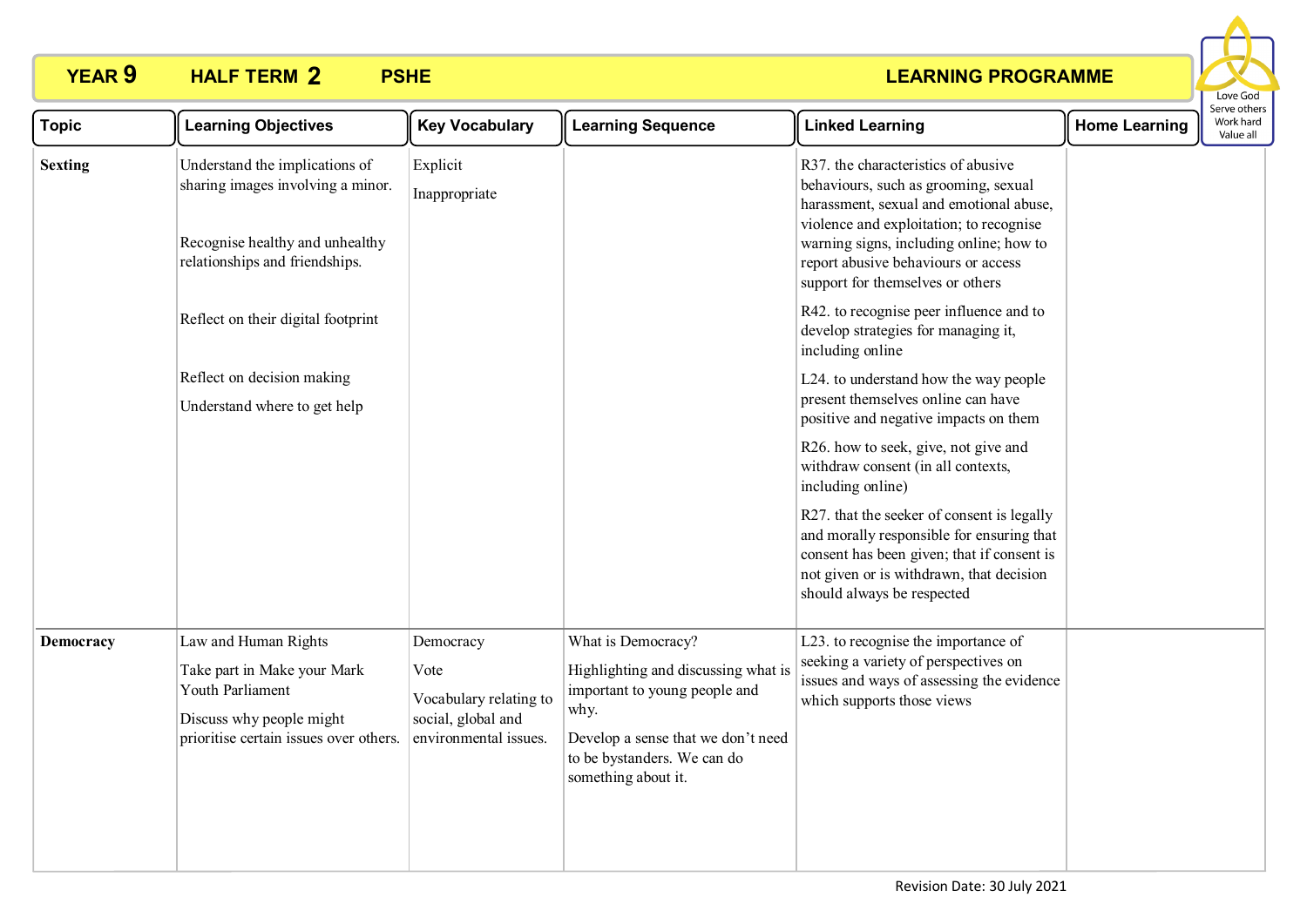

| <b>Topic</b>                         | <b>Learning Objectives</b>                                                                                                                                                                     | <b>Key Vocabulary</b>                                                                     | <b>Learning Sequence</b>                                                                                                                                                                            | <b>Linked Learning</b>                                                                                                                                                                                                                                                                                                                                                      | <b>Home Learning</b> | Serve others<br>Work hard<br>Value all |
|--------------------------------------|------------------------------------------------------------------------------------------------------------------------------------------------------------------------------------------------|-------------------------------------------------------------------------------------------|-----------------------------------------------------------------------------------------------------------------------------------------------------------------------------------------------------|-----------------------------------------------------------------------------------------------------------------------------------------------------------------------------------------------------------------------------------------------------------------------------------------------------------------------------------------------------------------------------|----------------------|----------------------------------------|
| <b>British Values</b>                | Understand<br>What the 5 British Valuses are.<br>Why we have them<br>How to use them in everyday life<br>in our behaviour, expression of<br>opinions and treatment of others<br>Celebrate them | Democracy<br>Rule of Law<br>Individual Liberty<br>Mutual Respect<br>Tolerance<br>Equality | What are British Values?<br>Where do they come from?<br>Why we are fortunate to live in a<br>country with values.<br>How we can apply them when<br>discussing some controversial<br>topical issues. | R40. about the unacceptability of<br>prejudice-based language and behaviour,<br>offline and online, including sexism,<br>homophobia, biphobia, transphobia,<br>racism, ableism and faith-based prejudice<br>L26. that on any issue there will be a<br>range of viewpoints; to recognise the<br>potential influence of extreme views on<br>people's attitudes and behaviours |                      |                                        |
| Challenging<br><b>Discrimination</b> | Understand the consequences of<br>discriminatory language and<br>behaviour.<br>Accept and respect that your view<br>point is not the only one.                                                 | Stereotyping<br>Bullying<br>Discrimination                                                | Applying British and Catholic<br>values to discussions and opinion<br>forming.                                                                                                                      | British Values/ Equality Act<br>R40. about the unacceptability of<br>prejudice-based language and behaviour,<br>offline and online, including sexism,<br>homophobia, biphobia, transphobia,<br>racism, ableism and faith-based prejudice                                                                                                                                    |                      |                                        |
| <b>Target Setting</b>                | Review progress this term.<br>Set SMART targets for the<br>following term.                                                                                                                     |                                                                                           | Use data/ written reports to review<br>progress.<br>Review what makes a good target.<br>Set three targets.                                                                                          | L2. to review their strengths, interests,<br>skills, qualities and values and how to<br>develop them<br>L3. to set realistic yet ambitious targets<br>and goals<br>L6. the importance and benefits of being<br>a lifelong learner                                                                                                                                           |                      |                                        |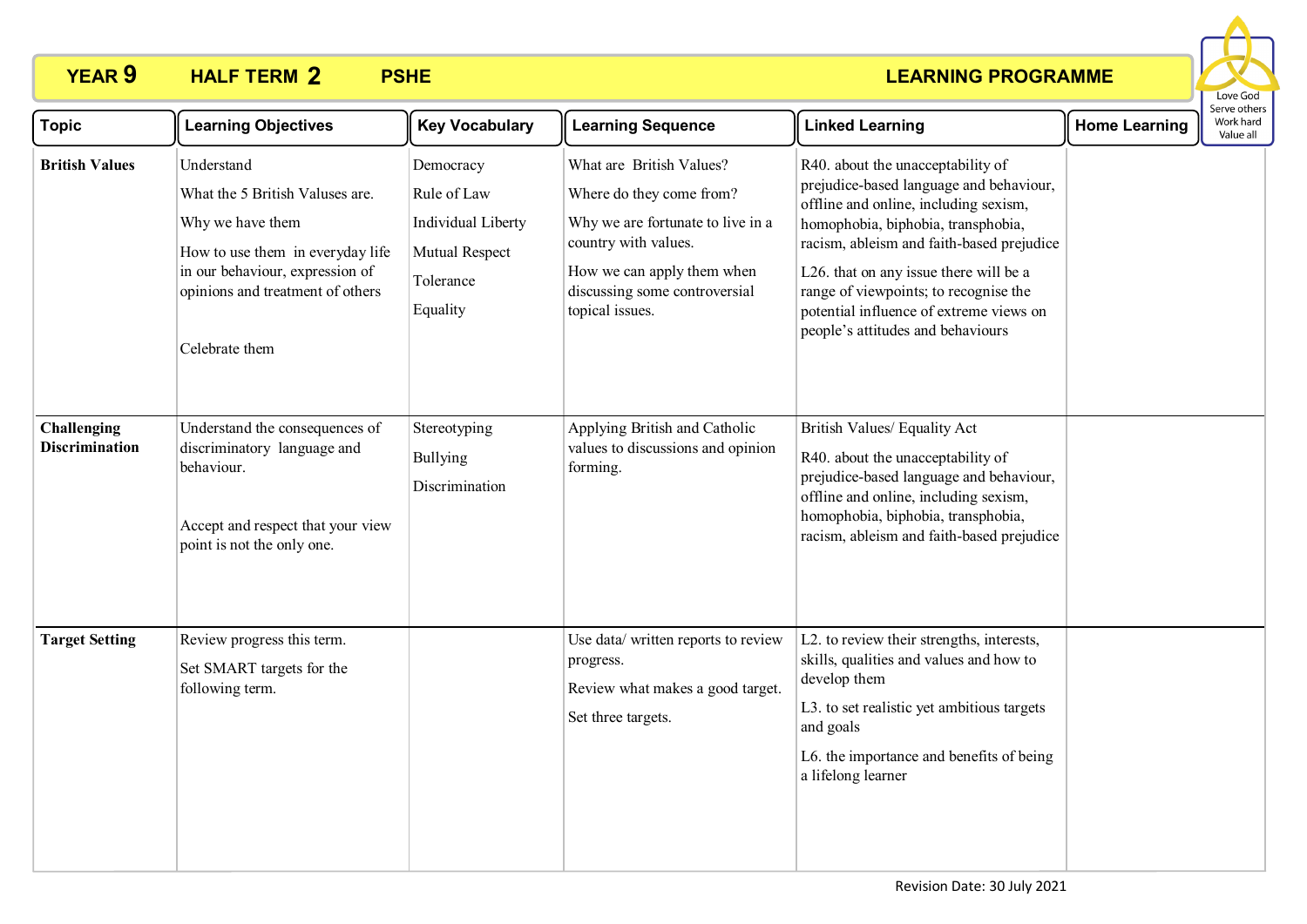

| <b>Topic</b>                     | <b>Learning Objectives</b>                                                                                              | <b>Key Vocabulary</b> | <b>Learning Sequence</b> | <b>Linked Learning</b>                                                                                                                                                                                                                                                                                                                                                                 | <b>Home Learning</b> | serve others<br>Work hard<br>Value all |  |
|----------------------------------|-------------------------------------------------------------------------------------------------------------------------|-----------------------|--------------------------|----------------------------------------------------------------------------------------------------------------------------------------------------------------------------------------------------------------------------------------------------------------------------------------------------------------------------------------------------------------------------------------|----------------------|----------------------------------------|--|
| <b>Getting careers</b><br>advice | Ensure pupils know where career's<br>advice is available in school.                                                     |                       | Information given.       | L11. different types and patterns of work,<br>including employment, self-employment<br>and voluntary work; that everyone has a<br>different pathway through life, education<br>and work<br>L12. about different work roles and<br>career pathways, including clarifying<br>their own early aspirations                                                                                 |                      |                                        |  |
| My skills and<br>strengths       | Pupils identify their strengths and<br>areas of interest.<br>And<br>What is important to them.                          |                       |                          | Target setting HT 2.<br>L2. to review their strengths, interests,<br>skills, qualities and values and how to<br>develop them<br>L3. to set realistic yet ambitious targets<br>and goals<br>L4. the skills and attributes that<br>employers value<br>L5. the skills and qualities required to<br>engage in enterprise<br>L6. the importance and benefits of being<br>a lifelong learner |                      |                                        |  |
| <b>Options</b>                   | Pupils understand the options<br>process at Blessed Trinity.<br>Understand whyy some choices are<br>better than others. |                       |                          | L7. about the options available to them at<br>the end of key stage 3, sources of<br>information, advice and support, and the<br>skills to manage this decision-making<br>process<br>L10. to recognise and challenge<br>stereotypes and family or cultural<br>expectations that may limit aspirations                                                                                   |                      |                                        |  |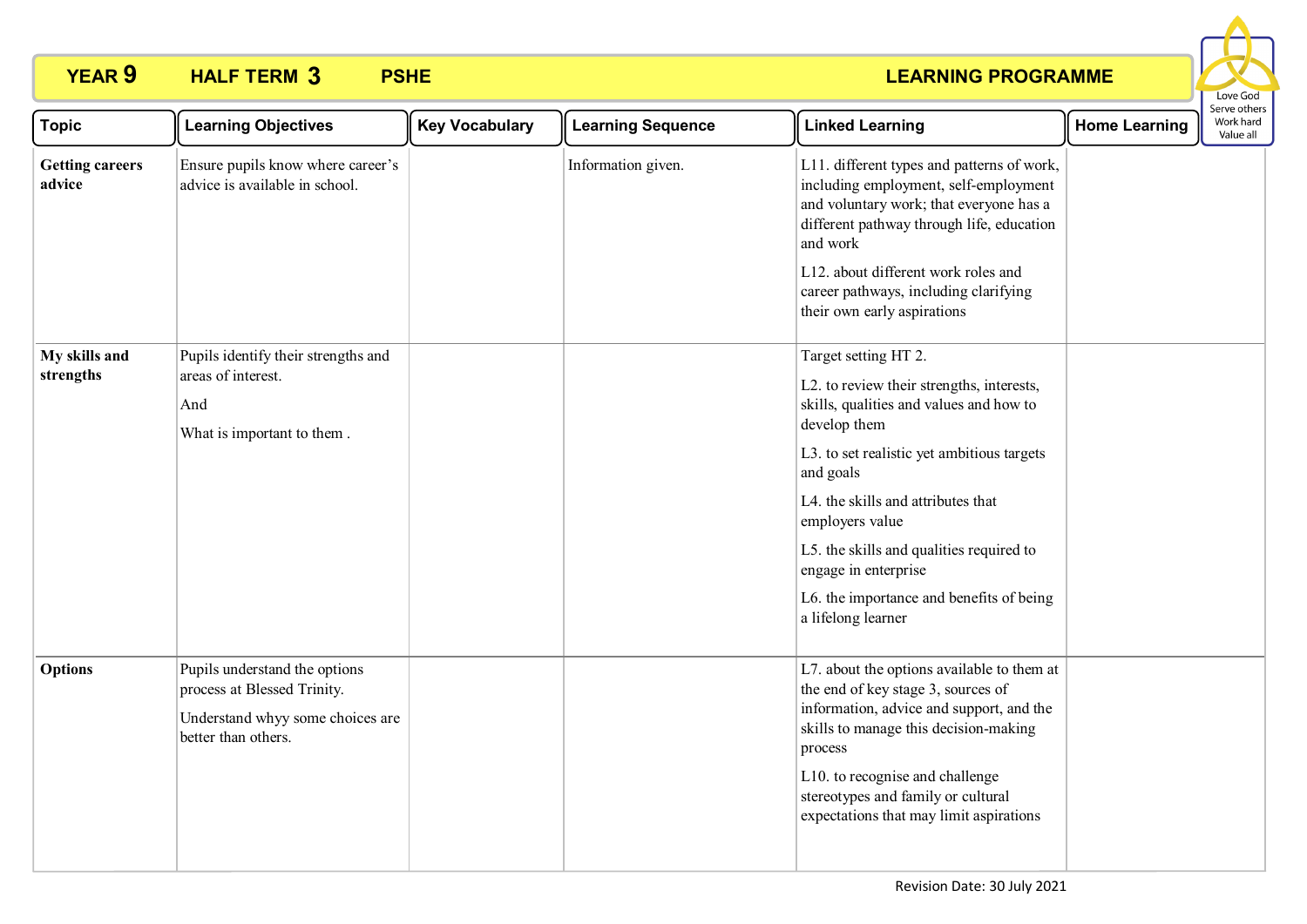

| <b>Topic</b>                     | <b>Learning Objectives</b>                                                                                        | <b>Key Vocabulary</b>                       | <b>Learning Sequence</b>                                                                                                                                                                                                                               | <b>Linked Learning</b>                                                                                                                                                                                                                                                                                                                                                                                                                                                                                                                                                                                                                                                | <b>Home Learning</b> | serve otriers<br>Work hard<br>Value all |  |
|----------------------------------|-------------------------------------------------------------------------------------------------------------------|---------------------------------------------|--------------------------------------------------------------------------------------------------------------------------------------------------------------------------------------------------------------------------------------------------------|-----------------------------------------------------------------------------------------------------------------------------------------------------------------------------------------------------------------------------------------------------------------------------------------------------------------------------------------------------------------------------------------------------------------------------------------------------------------------------------------------------------------------------------------------------------------------------------------------------------------------------------------------------------------------|----------------------|-----------------------------------------|--|
| The Job market                   | Find out about work opportunities<br>with a direct link to the locality.                                          | Employment<br>Career<br>Skills<br>Education |                                                                                                                                                                                                                                                        | L8. about routes into work, training and<br>other vocational and academic<br>opportunities, and progression routes                                                                                                                                                                                                                                                                                                                                                                                                                                                                                                                                                    |                      |                                         |  |
| <b>START-Careers</b><br>platform | Sign up to the SMART platform<br>and complete the steps to gain a<br>better insight into career<br>possibilities. | Plan<br>Advice<br>Support                   | The platform will be introduced in<br>school and log in details sent<br>individually to pupils.<br>As movement in school has to be<br>Covid safe, and is limited as a<br>result, pupils will be expected to set<br>this up at home/ in their own time. | L8. about routes into work, training and<br>other vocational and academic<br>opportunities, and progression routes<br>L9. the benefits of setting ambitious goals<br>and being open to opportunities in all<br>aspects of life<br>L4. the skills and attributes that<br>employers value<br>L5. the skills and qualities required to<br>engage in enterprise<br>L11. different types and patterns of work,<br>including employment, self-employment<br>and voluntary work; that everyone has a<br>different pathway through life, education<br>and work<br>L12. about different work roles and<br>career pathways, including clarifying<br>their own early aspirations |                      |                                         |  |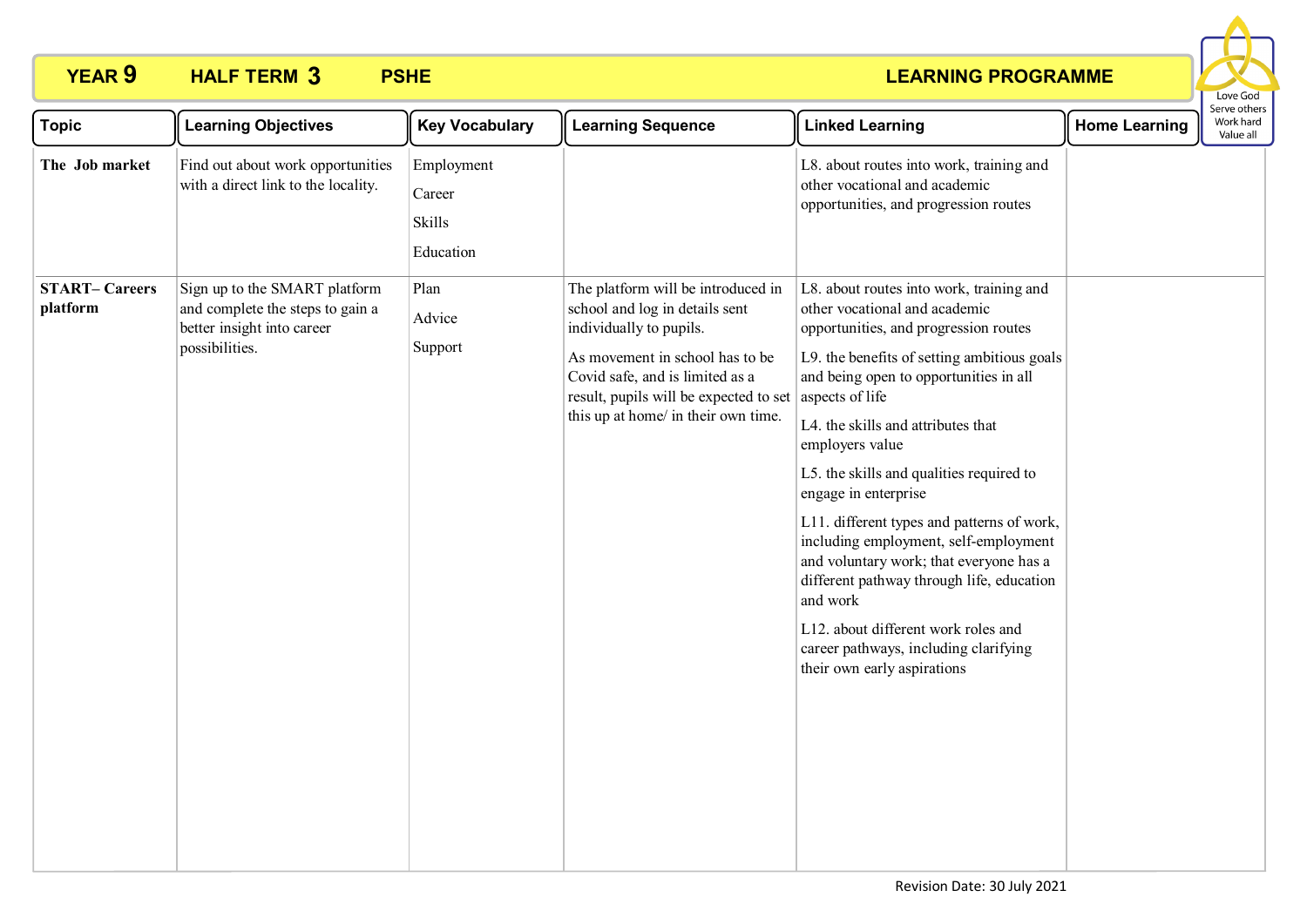

| <b>Topic</b>                                                | <b>Learning Objectives</b>          | <b>Key Vocabulary</b>        | <b>Learning Sequence</b>     | <b>Linked Learning</b>                                                                                                                                                                                                                                                                                 | <b>Home Learning</b> | Serve othe<br>Work har<br>Value all |
|-------------------------------------------------------------|-------------------------------------|------------------------------|------------------------------|--------------------------------------------------------------------------------------------------------------------------------------------------------------------------------------------------------------------------------------------------------------------------------------------------------|----------------------|-------------------------------------|
| <b>Careers</b><br><b>National</b><br>Apprenticeship<br>Week | Explore future career opportunities | Apprentice<br>Apprenticeship | National Apprenticeship Week | L7. about the options available to them at<br>the end of key stage 3, sources of<br>information, advice and support, and the<br>skills to manage this decision-making<br>process                                                                                                                       |                      |                                     |
|                                                             |                                     |                              |                              | L8. about routes into work, training and<br>other vocational and academic<br>opportunities, and progression routes                                                                                                                                                                                     |                      |                                     |
|                                                             |                                     |                              |                              | L11. different types and patterns of work,<br>including employment, self-employment<br>and voluntary work; that everyone has a<br>different pathway through life, education<br>and work<br>L12. about different work roles and<br>career pathways, including clarifying<br>their own early aspirations |                      |                                     |
|                                                             |                                     |                              |                              |                                                                                                                                                                                                                                                                                                        |                      |                                     |
|                                                             |                                     |                              |                              |                                                                                                                                                                                                                                                                                                        |                      |                                     |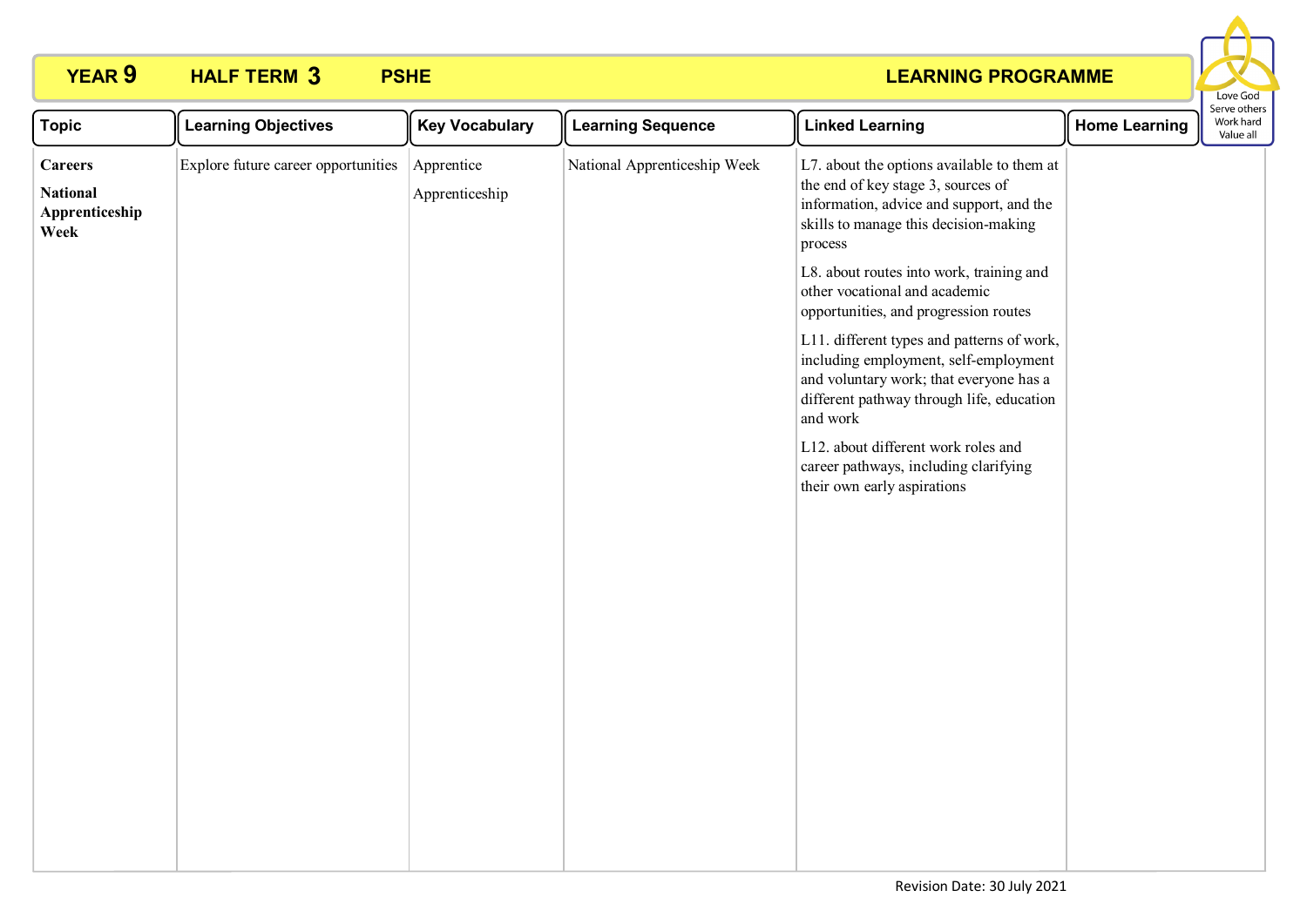

| <b>Topic</b>                                    | <b>Learning Objectives</b>                                                                                                                                                                                                                                                                                                                                    | <b>Key Vocabulary</b>                                                                                         | <b>Learning Sequence</b>                                                                                                                | <b>Linked Learning</b>                                                                                                                                                                                                                                                                                                                                                                                                                                                                                                                                                                                                                                                                                                                                                                                                                                                                                                                                                          | <b>Home Learning</b> | Serve othe<br>Work hard<br>Value all |
|-------------------------------------------------|---------------------------------------------------------------------------------------------------------------------------------------------------------------------------------------------------------------------------------------------------------------------------------------------------------------------------------------------------------------|---------------------------------------------------------------------------------------------------------------|-----------------------------------------------------------------------------------------------------------------------------------------|---------------------------------------------------------------------------------------------------------------------------------------------------------------------------------------------------------------------------------------------------------------------------------------------------------------------------------------------------------------------------------------------------------------------------------------------------------------------------------------------------------------------------------------------------------------------------------------------------------------------------------------------------------------------------------------------------------------------------------------------------------------------------------------------------------------------------------------------------------------------------------------------------------------------------------------------------------------------------------|----------------------|--------------------------------------|
| Health, risk taking<br>and Substance<br>Misuse. | Over this half term pupils will look<br>at risky behaviour and making<br>informed decisions.<br>They will explore the effects of<br>legal and illegal drugs, risk<br>management and the legal<br>implications.<br>This is in line with the statutory<br>PSHE Programme of Study listed<br>in Linked Learning.<br>They will also cover some basic<br>First Aid | Abuse<br>Misuse<br>Overdose<br>Possession<br>Supply<br>Intent<br>Psychoactive<br>Hallucinogen<br>Dissociative | Risk taking and alcohol<br>Cannabis<br>Ketamine<br><b>MDMA</b><br>LSD<br><b>NOS</b><br>The law and drugs<br>First Aid-drugs and alcohol | H5. to recognise and manage internal and<br>external influences on decisions which<br>affect health and wellbeing<br>H24. to evaluate myths, misconceptions,<br>social norms and cultural values relating<br>to drug, alcohol and tobacco use<br>H25. strategies to manage a range of<br>influences on drug, alcohol and tobacco<br>use, including peers<br>H26. information about alcohol, nicotine<br>and other legal and illegal substances,<br>including the short-term and long-term<br>health risks associated with their use<br>H27. the personal and social risks and<br>consequences of substance use and<br>misuse including occasional use<br>H28. the law relating to the supply, use<br>and misuse of legal and illegal substances<br>H31. ways of assessing and reducing risk<br>in relation to health, wellbeing and<br>personal safety<br>R20. to manage the influence of drugs<br>and alcohol on decision-making within<br>relationships and social situations |                      |                                      |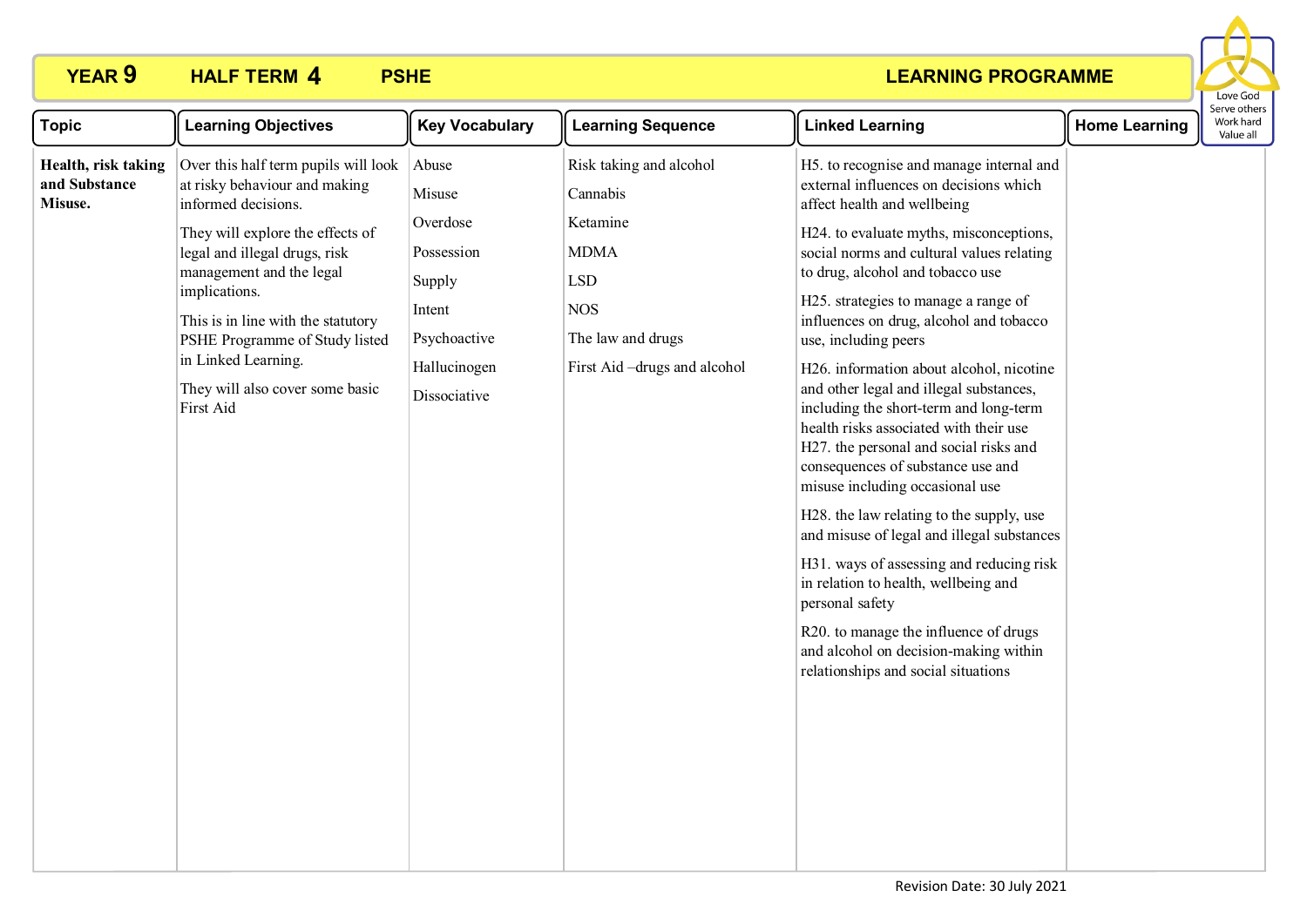

| <b>Topic</b>                                      | <b>Learning Objectives</b>                                                                  | <b>Key Vocabulary</b> | <b>Learning Sequence</b>                                                                                               | <b>Linked Learning</b>                                                                                                                                                                                                                                                                                                                                                           | <b>Home Learning</b> | Serve other<br>Work hard<br>Value all |
|---------------------------------------------------|---------------------------------------------------------------------------------------------|-----------------------|------------------------------------------------------------------------------------------------------------------------|----------------------------------------------------------------------------------------------------------------------------------------------------------------------------------------------------------------------------------------------------------------------------------------------------------------------------------------------------------------------------------|----------------------|---------------------------------------|
| <b>Careers</b><br><b>National Careers</b><br>Week | Explore future career opportunities Apprentice<br>Understand how the labour market<br>works | Apprenticeship        | National Apprenticeship Week<br>Changes in the labour market.<br>Jobs available<br>How to plan for your future career. | L3. to set realistic yet ambitious targets<br>and goals<br>L7. about the options available to them at<br>the end of key stage 3, sources of<br>information, advice and support, and the<br>skills to manage this decision-making<br>process<br>L8. about routes into work, training and                                                                                          |                      |                                       |
|                                                   |                                                                                             |                       |                                                                                                                        | other vocational and academic<br>opportunities, and progression routes<br>L11. different types and patterns of work,<br>including employment, self-employment<br>and voluntary work; that everyone has a<br>different pathway through life, education<br>and work<br>L12. about different work roles and<br>career pathways, including clarifying<br>their own early aspirations |                      |                                       |
|                                                   |                                                                                             |                       |                                                                                                                        |                                                                                                                                                                                                                                                                                                                                                                                  |                      |                                       |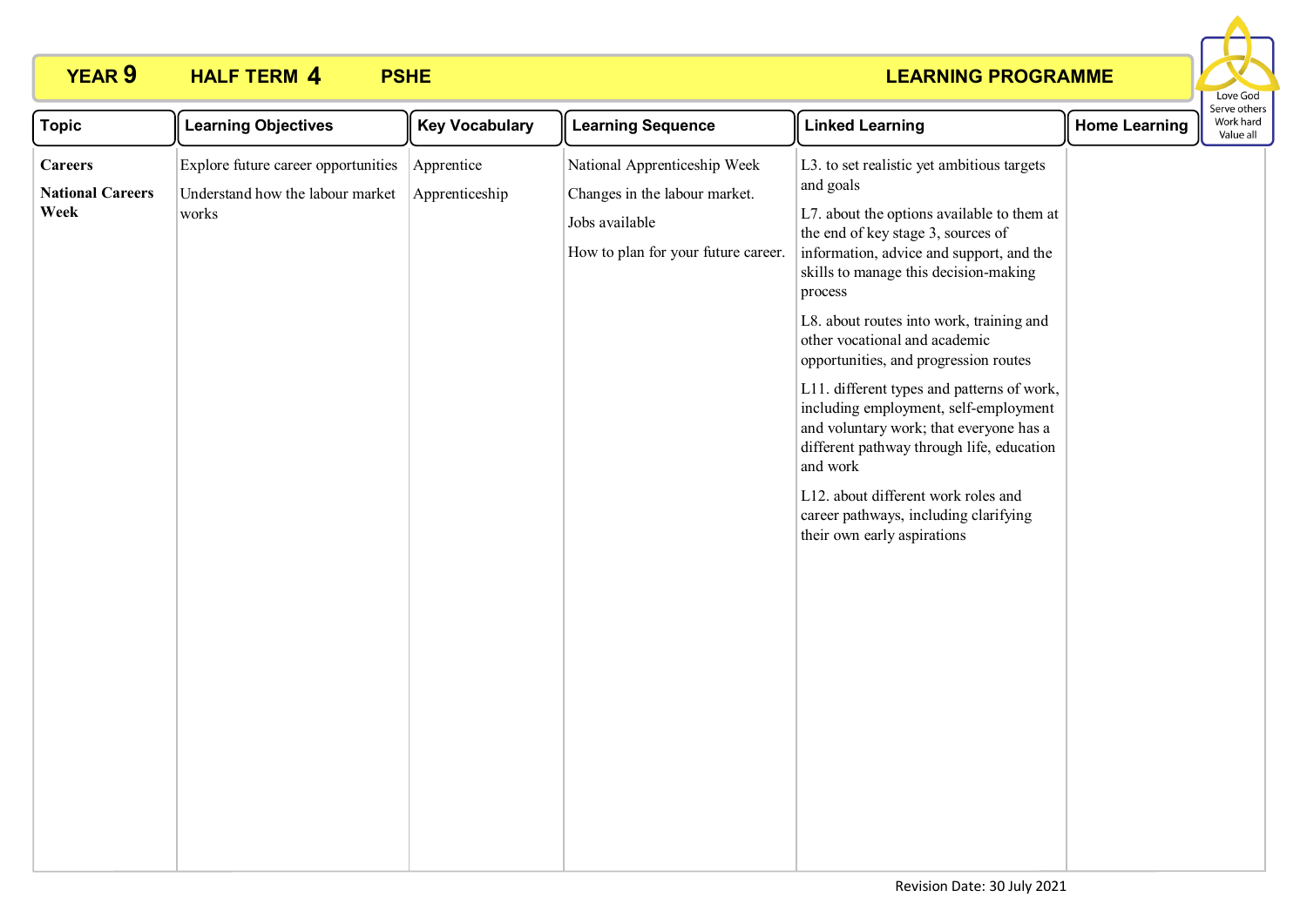

| <b>Topic</b>                  | <b>Learning Objectives</b>                                                                           | <b>Key Vocabulary</b>                                                                                                                | <b>Learning Sequence</b>                                            | <b>Linked Learning</b>                                                                                                                                                                                                            | <b>Home Learning</b> | כו אב חיווכו א<br>Work hard<br>Value all |
|-------------------------------|------------------------------------------------------------------------------------------------------|--------------------------------------------------------------------------------------------------------------------------------------|---------------------------------------------------------------------|-----------------------------------------------------------------------------------------------------------------------------------------------------------------------------------------------------------------------------------|----------------------|------------------------------------------|
| Understanding<br><b>Money</b> | Understand how money works, and<br>why we need it.<br>Understand terminology relating to<br>finance. | Bankrupt<br>Budget<br>Credit<br>Expenditure<br>Income<br>Mortgage<br>Outgoings<br>Overdraft<br>Payslip<br>Salary<br>Utilities<br>Tax | Money terms<br>Pay Slips<br>Tax<br>Budgeting<br>Saving<br>Borrowing | L15. to assess and manage risk in relation<br>to financial decisions that young people<br>might make<br>L16. about values and attitudes relating to<br>finance, including debt<br>L17. to manage emotions in relation to<br>money |                      |                                          |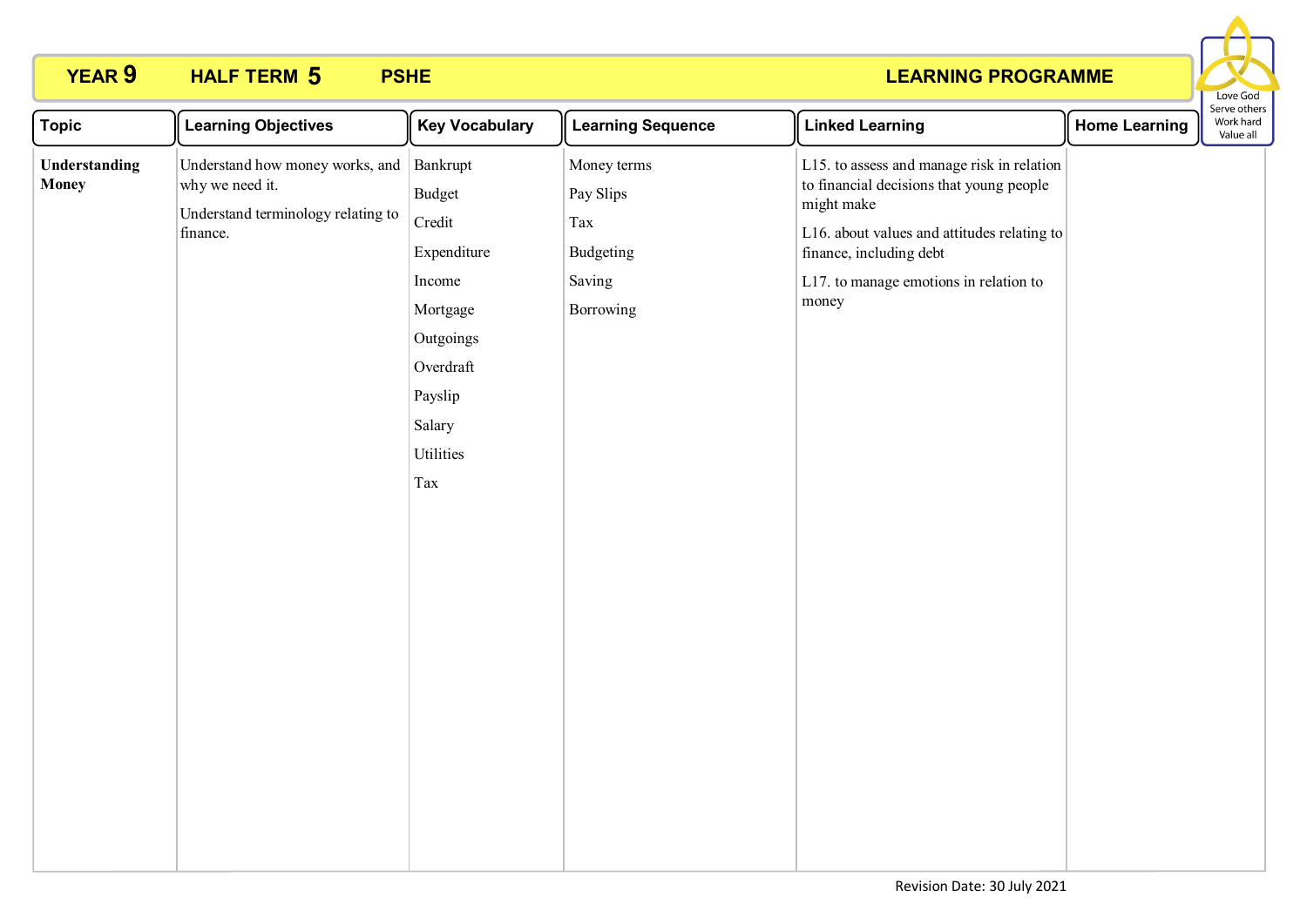

| <b>Topic</b>   | <b>Learning Objectives</b>                                                                                                           | <b>Key Vocabulary</b>                                                         | <b>Learning Sequence</b>                                                                  | <b>Linked Learning</b>                                                                                                                                                                                                                                                                                                                                                                                                                                                                                                                                                                                      | <b>Home Learning</b> | serve others<br>Work hard<br>Value all |
|----------------|--------------------------------------------------------------------------------------------------------------------------------------|-------------------------------------------------------------------------------|-------------------------------------------------------------------------------------------|-------------------------------------------------------------------------------------------------------------------------------------------------------------------------------------------------------------------------------------------------------------------------------------------------------------------------------------------------------------------------------------------------------------------------------------------------------------------------------------------------------------------------------------------------------------------------------------------------------------|----------------------|----------------------------------------|
| <b>Be Kind</b> | Reflect on how name calling could<br>make someone feel.<br>Understand the importance of<br>equality and dignity in the<br>workplace. | Kind<br>Appropriate<br>Acceptable<br>Assault<br>Equality<br>Dignity<br>Impact | The legal consequences of name<br>calling/ & physical assault<br>The impact on the victim | <b>Equality Act 2010</b><br>R38. to recognise bullying, and its<br>impact, in all its forms; the skills and<br>strategies to manage being targeted or<br>witnessing others being bullied<br>R39. the impact of stereotyping,<br>prejudice and discrimination on<br>individuals and relationships<br>R40. about the unacceptability of<br>prejudice-based language and behaviour,<br>offline and online, including sexism,<br>homophobia, biphobia, transphobia,<br>racism, ableism and faith-based prejudice<br>R14. the qualities and behaviours they<br>should expect and exhibit in a wide<br>variety of |                      |                                        |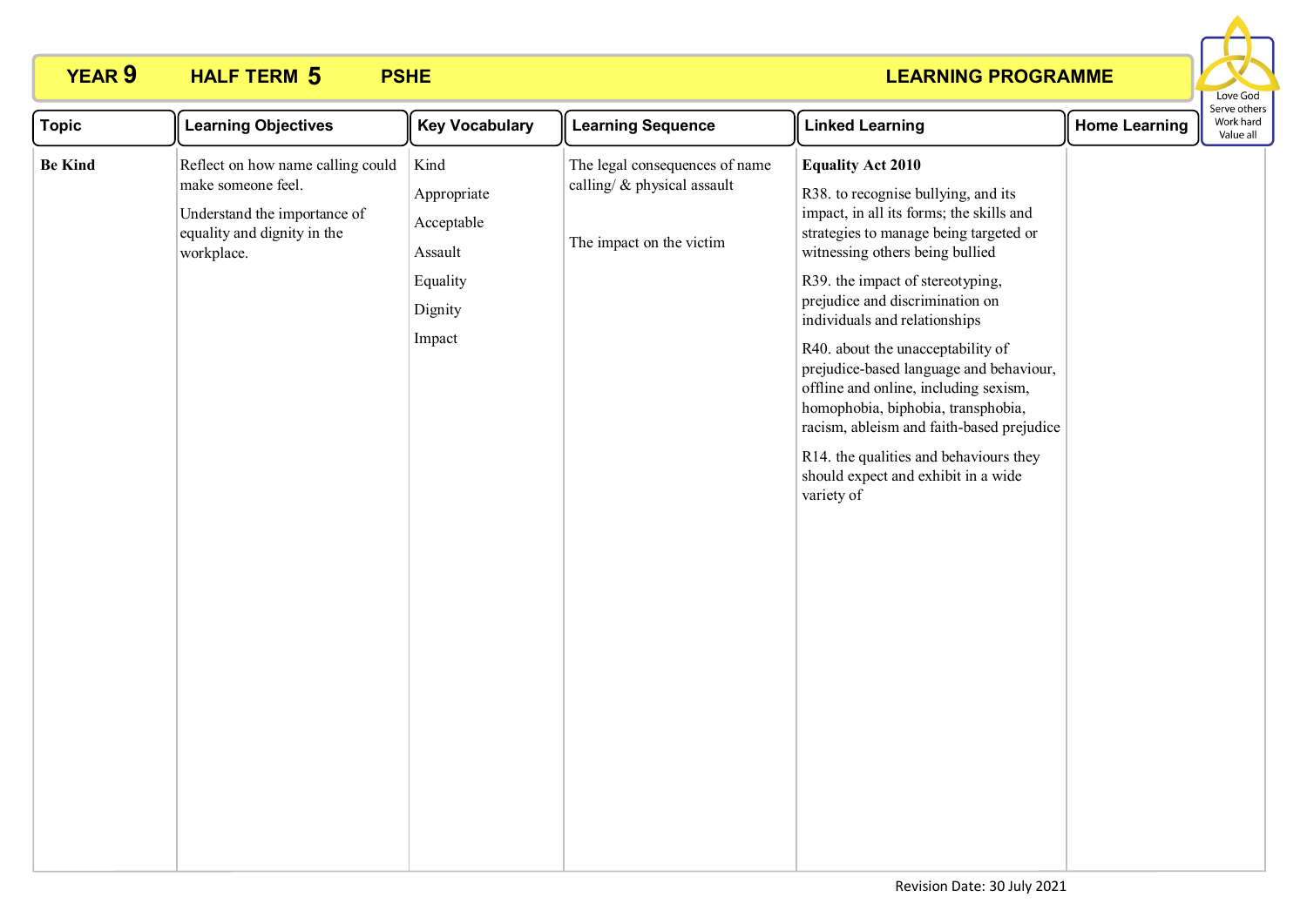

| <b>Topic</b>                                  | <b>Learning Objectives</b>                                                                                                            | <b>Key Vocabulary</b>                                    | <b>Learning Sequence</b>     | <b>Linked Learning</b>                                                                                                                                                                                                                                                                                                                                                                                                                                                                                                                                                                                                                                                                                                                                                                                                                            | <b>Home Learning</b> | Work hard<br>Value all |
|-----------------------------------------------|---------------------------------------------------------------------------------------------------------------------------------------|----------------------------------------------------------|------------------------------|---------------------------------------------------------------------------------------------------------------------------------------------------------------------------------------------------------------------------------------------------------------------------------------------------------------------------------------------------------------------------------------------------------------------------------------------------------------------------------------------------------------------------------------------------------------------------------------------------------------------------------------------------------------------------------------------------------------------------------------------------------------------------------------------------------------------------------------------------|----------------------|------------------------|
| <b>Risks and</b><br>managing peer<br>pressure | Evaluate risks and strategies to<br>reduce the risk and increase<br>personal safety.<br>Examine strategies to resist peer<br>pressure | Risks<br>Safety<br>Assess<br>Influence<br>Responsibility | Road Safety<br>Peer pressure | H25. strategies to manage a range of<br>influences on drug, alcohol and tobacco<br>use, including peers<br>H30. how to identify risk and manage<br>personal safety in increasingly<br>independent situations, including online<br>H31. ways of assessing and reducing risk<br>in relation to health, wellbeing and<br>personal safety<br>13. how to safely and responsibly form,<br>maintain and manage positive<br>relationships, including online<br>R14. the qualities and behaviours they<br>should expect and exhibit in a wide<br>variety of positive relationship<br>R42. to recognise peer influence and to<br>develop strategies for managing it,<br>including online<br>R43. the role peers can play in supporting<br>one another to resist pressure and<br>influence, challenge harmful social norms<br>and access appropriate support |                      | Serve others           |
|                                               |                                                                                                                                       |                                                          |                              | R44. that the need for peer approval can<br>generate feelings of pressure and lead to<br>increased risk-taking; strategies to<br>manage this                                                                                                                                                                                                                                                                                                                                                                                                                                                                                                                                                                                                                                                                                                      |                      |                        |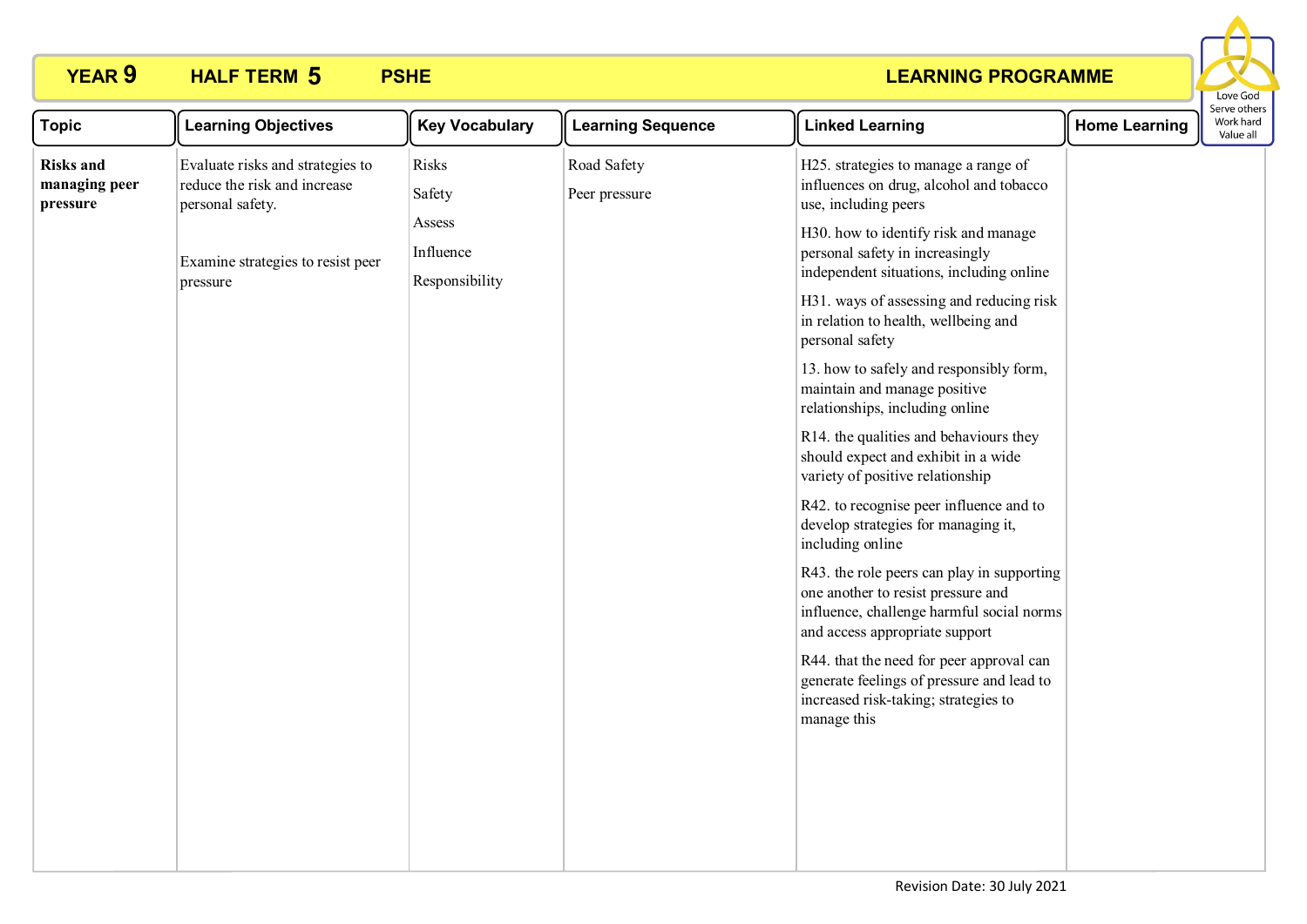

| <b>Topic</b>     | <b>Learning Objectives</b>                                                                            | <b>Key Vocabulary</b>                                                                                             | <b>Learning Sequence</b>    | <b>Linked Learning</b>                                                                                                                                                                                                                                                                                                                                                                                                                                                                                                                                                                                                                                                                                                                                                                                                   | <b>Home Learning</b> | Serve others<br>Work hard<br>Value all |
|------------------|-------------------------------------------------------------------------------------------------------|-------------------------------------------------------------------------------------------------------------------|-----------------------------|--------------------------------------------------------------------------------------------------------------------------------------------------------------------------------------------------------------------------------------------------------------------------------------------------------------------------------------------------------------------------------------------------------------------------------------------------------------------------------------------------------------------------------------------------------------------------------------------------------------------------------------------------------------------------------------------------------------------------------------------------------------------------------------------------------------------------|----------------------|----------------------------------------|
| <b>First Aid</b> | Learn basic First Aid for dealing<br>with choking and head injusries.                                 | Choking<br>Unresponsive<br>Responsive<br>Severe                                                                   | Head Injuries<br>Choking    | H33. how to get help in an emergency<br>and perform basic first aid, including<br>cardio-pulmonary resuscitation (CPR)<br>and the use of defibrillators                                                                                                                                                                                                                                                                                                                                                                                                                                                                                                                                                                                                                                                                  |                      |                                        |
| <b>Diversity</b> | Understand and respect diversity.<br>Offer support and help<br>Know where to get support and<br>help. | Refugee<br>Lesbian<br>Gay<br>Bisexual<br>Transexual<br>Homophobia<br>Transphobia<br>Biphobia<br>Racism<br>Empathy | Refugee Week<br>LGBTQ+ Week | R38. to recognise bullying, and its<br>impact, in all its forms; the skills and<br>strategies to manage being targeted or<br>witnessing others being bullied<br>R39. the impact of stereotyping,<br>prejudice and discrimination on<br>individuals and relationships<br>R40. about the unacceptability of<br>prejudice-based language and behaviour,<br>offline and online, including sexism,<br>homophobia, biphobia, transphobia,<br>racism, ableism and faith-based prejudice<br>R3. about the similarities, differences and<br>diversity among people of different race,<br>culture, ability, sex, gender identity, age<br>and sexual orientation<br>R4. the difference between biological<br>sex, gender identity and sexual<br>orientation<br>R5. to recognise that sexual attraction and<br>sexuality are diverse |                      |                                        |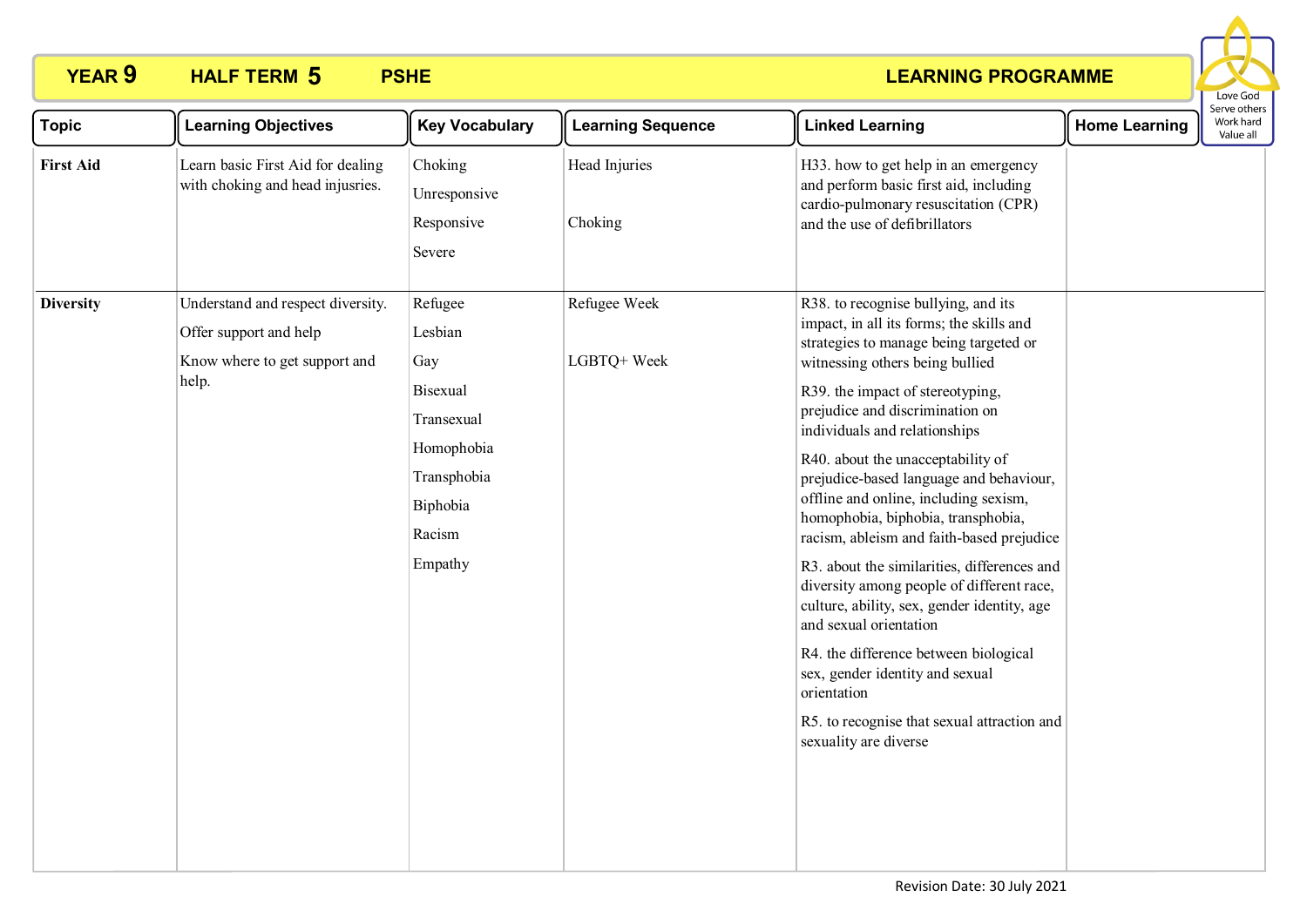

| <b>Topic</b> | <b>Learning Objectives</b>                                                                                                                                                 | <b>Key Vocabulary</b>                                                                | <b>Learning Sequence</b>                                                                                                               | <b>Linked Learning</b>                                                                                                                                                                                                                                                                                                                                                                                                                                                                                                                                                                                                                                                                                                                                                                                                                                                                                                                                                          | <b>Home Learning</b> | <b>Serve othe</b><br>Work har<br>Value all |
|--------------|----------------------------------------------------------------------------------------------------------------------------------------------------------------------------|--------------------------------------------------------------------------------------|----------------------------------------------------------------------------------------------------------------------------------------|---------------------------------------------------------------------------------------------------------------------------------------------------------------------------------------------------------------------------------------------------------------------------------------------------------------------------------------------------------------------------------------------------------------------------------------------------------------------------------------------------------------------------------------------------------------------------------------------------------------------------------------------------------------------------------------------------------------------------------------------------------------------------------------------------------------------------------------------------------------------------------------------------------------------------------------------------------------------------------|----------------------|--------------------------------------------|
| <b>RSHE</b>  | Develop a greater awareness of<br>what makes a healthy relationship.<br>Understand the law on consent.<br>Offer support and help<br>Know where to get support and<br>help. | Consent<br>Emotional abuse<br>Coersion<br>Manipulation<br>Unrealistic<br>Pornography | Commitment<br>Characteristics of healthy<br>relationships.<br>Characteristics of unhealthy<br>relationships.<br>Consent<br>Pornography | R1. about different types of relationships,<br>including those within families,<br>friendships, romantic or intimate<br>relationships and the factors that can<br>affect them<br>R2. indicators of positive, healthy<br>relationships and unhealthy relationships,<br>including online<br>R7. how the media portrays relationships<br>and the potential impact of this on<br>people's expectations of relationships<br>R9. to clarify and develop personal<br>values in friendships, love and sexual<br>relationships<br>R10. the importance of trust in<br>relationships and the behaviours that can<br>undermine or build trust<br>R11. to evaluate expectations about<br>gender roles, behaviour and intimacy<br>within romantic relationship<br>R12. that everyone has the choice to<br>delay sex, or to enjoy intimacy without<br>sex.<br>R23. the services available to support<br>healthy relationships and manage<br>unhealthy relationships, and how to<br>access them |                      |                                            |